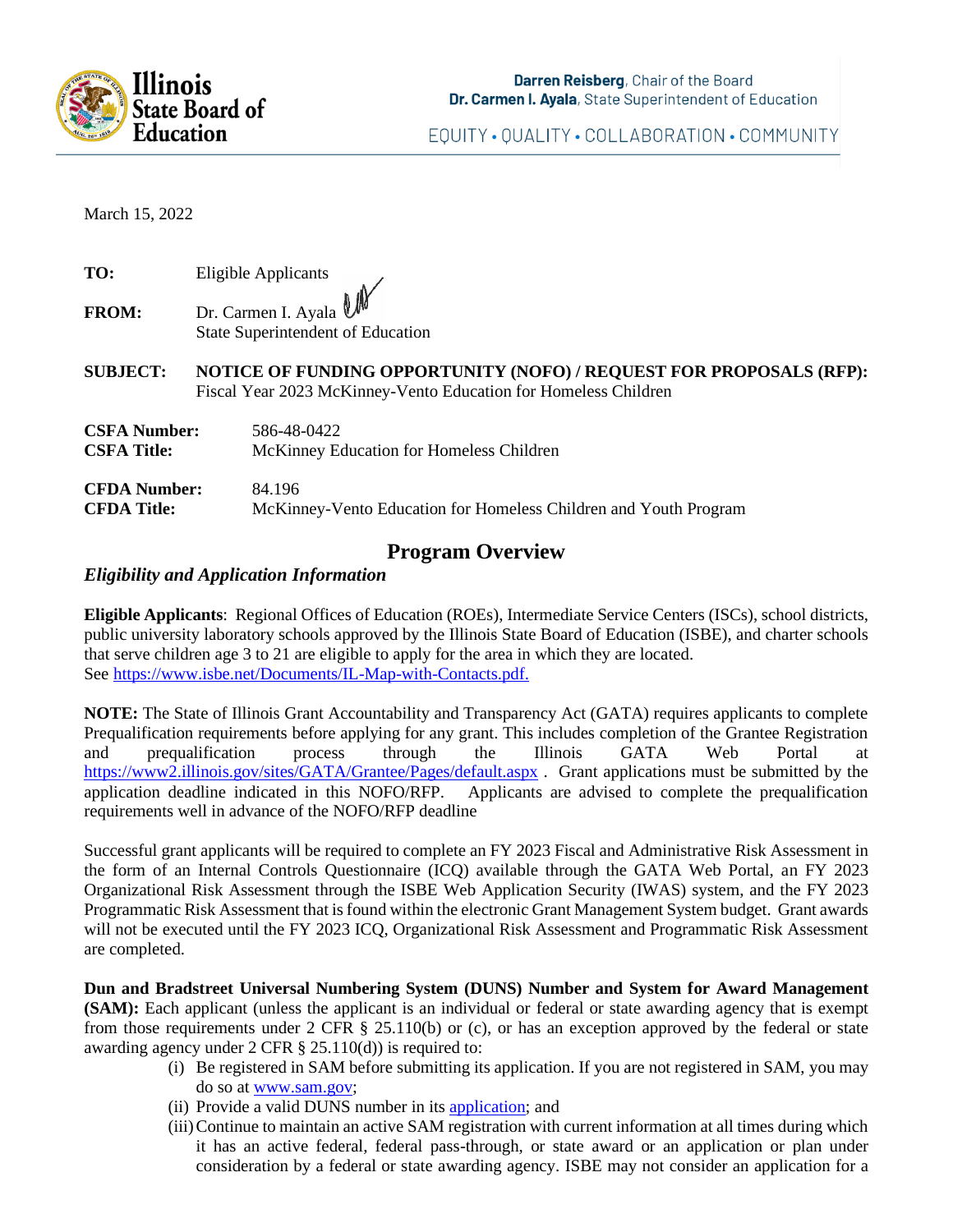federal pass-through or state award to an applicant until the applicant has complied with all applicable DUNS and SAM requirements.

### **Code of Federal Regulations / Title 2 - [Grants and Agreements / Vol. 1 / 2014-01-01192](https://www.govinfo.gov/content/pkg/CFR-2013-title2-vol1/pdf/CFR-2013-title2-vol1.pdf)**

#### **This grant is subject to the provisions of**:

- [Grant Accountability and Transparency Act, 30 ILCS 708/1 et seq.](https://www.ilga.gov/legislation/ilcs/ilcs3.asp?ActID=3559&ChapterID=7)
- [Administrative Rules for GATA, 44 Ill. Admin. Code Part 7000](https://ilga.gov/commission/JCAR/admincode/044/04407000sections.html)

**Merit-Based Review and Selection Process for Competitive Grants:** ISBE is required to design and execute a merit-based review and selection process for applications. This process is incorporated by reference in all applicable funding opportunities. Applicants are advised to refer to the [ISBE Merit-Based Review Policy.](https://www.isbe.net/Documents/Merit_Based_Review_Policy.pdf)

**Cost Sharing or Matching:** This RFP does not have a cost matching requirement. Proposals that score under 80 points will not be funded*.*

**Grant Period**: The grant period will begin no sooner than July 1, 2022, and will extend from the execution date of the grant until June 30, 2023. Successful applicants may reapply via continuing application for up to one additional year(s). Funding in the subsequent years will be contingent upon compliance with federal and state law, state grantmaking rules, passage of sufficient appropriations for the program, and satisfactory performance in the preceding grant period. No promise or undertaking made in this NOFO/RFP is an assurance that a grant agreement will be renewed, nor does this NOFO/RFP create any right to or expectation of renewal.

**Submission Dates and Times/Other Submission Requirements**: Proposals can be submitted electronically through the ISBE Attachment Manager or mailed no later than  $\frac{4 \text{ p.m.}}{2 \text{ nm}}$ . April 29, 2022. Directions for each submission method are found below.

Electronic Submission: Completed proposals submitted electronically should be scanned into PDF with all supporting documents and required signatures. The ISBE Attachment Manager is found at [https://sec1.isbe.net/attachmgr/default.aspx.](https://sec1.isbe.net/attachmgr/default.aspx) Choose ULMER, KATHERINE from the drop-down menu in Receiver Information. Submit the application using the button at the bottom of the page no later than 4 p.m. on April 29, 2022.

Mailed Proposals: Mail the original and an electronic copy of the proposal on a USB flash drive to Katherine Ulmer, Wellness Department E-222, 100 North 1<sup>st</sup> Street, Springfield, IL 62777-0001 to ensure the NOFO/RFP response is in the ISBE offices no later than 4 p.m. on April 29, 2022. It is advised to use certified mail with a guaranteed delivery date and a return receipt requested.

#### *Late proposals will not be accepted.*

#### **Proposals must be received at ISBE by 4 p.m. APRIL 29, 2022.**

**Grant Award Notice:** It is anticipated that successful applicants will receive a Notice of Award via email approximately 90 days after the application deadline. The award letter is NOT an authorization to begin performance or expenditures. After the merit-based appeal timeframe has ended, awardees will receive additional information from the program area that includes the next steps for finalizing the grant. Monies spent prior to programmatic approval are done so at the applicant's own risk.

**Technical Assistance Session**: A technical assistance session will be held at 1:30 p.m. on March 24, 2022. Meeting information is found at [https://www.isbe.net/Pages/Homeless.aspx.](https://www.isbe.net/Pages/Homeless.aspx) Attendance is not required.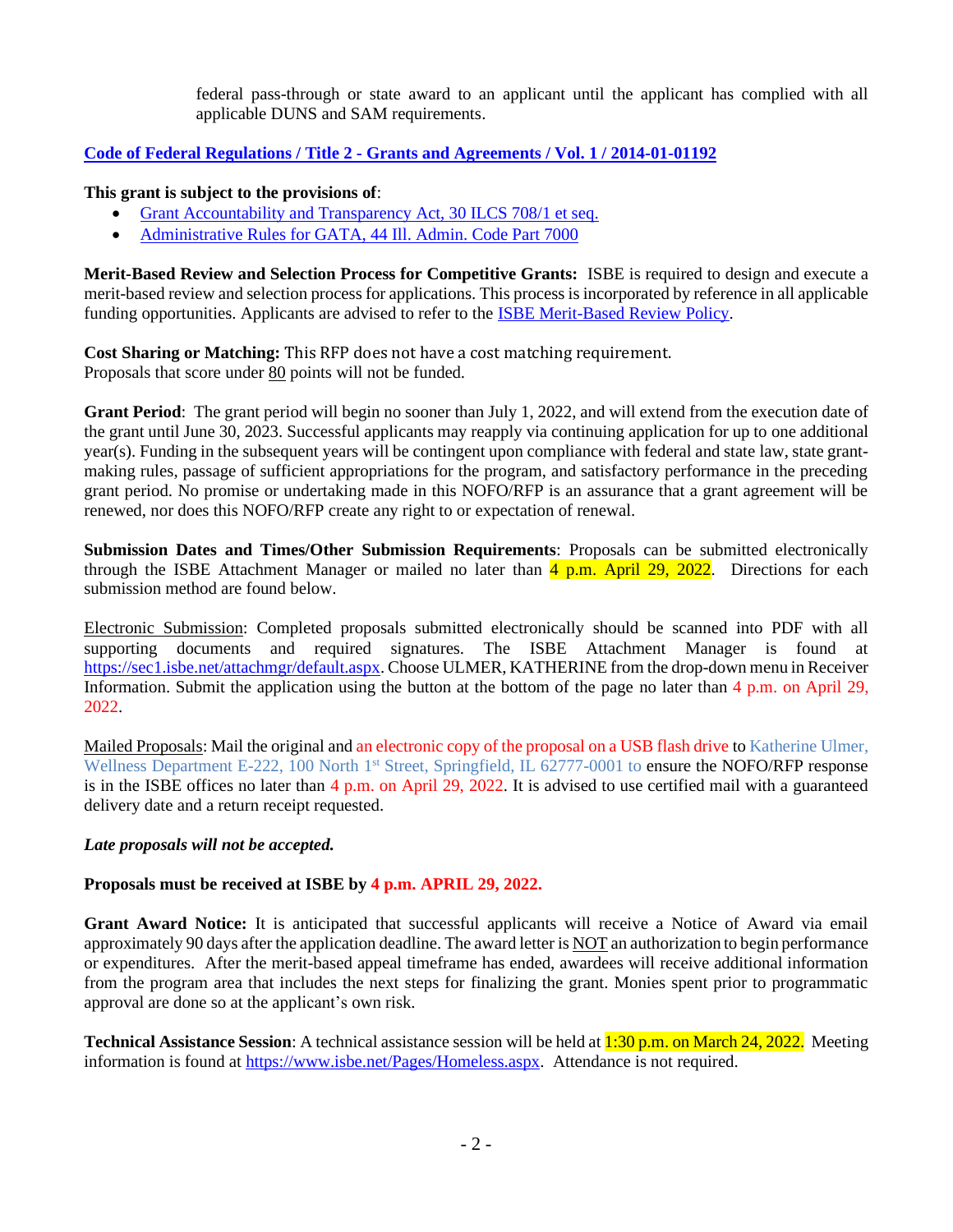**Changes to NOFO/RFP:** ISBE will post any changes made to the NOFO/RFP prior to April 22, 2022, at [https://www.isbe.net/Pages/Request-for-Proposals.aspx.](https://www.isbe.net/Pages/Request-for-Proposals.aspx) Applicants are advised to check the site before submitting a proposal.

**Agency Contact**: For more information on this NOFO/RFP, contact Kate Ulmer at (217) 782-5270 or [Homeless@isbe.net.](mailto:Homeless@isbe.net)

**Grant Award:** Annual grant awards will be available to fund programs under this NOFO/RFP in FY 2023. It is anticipated that individual grant awards will range from a minimum of \$ 200,000 to a maximum of \$ 1,100,000. Applicants must consider the Student Information System Local Education Agency LEA homeless count(s) reported for each area; the proportion of the total FY 2022 Title I, Part A funding provided to school districts in each area in relation to the total state allocation; and the demonstrated need of the area for homeless services when requesting grant funds.

Area 1: \$ 653,465 Area 2: \$ 280,947 Area 3: \$ 205,399 Area 4: \$ 257,011 Area 5: \$ 340,356 Area 6: \$ 464,684 Area 7: \$ 1,098,136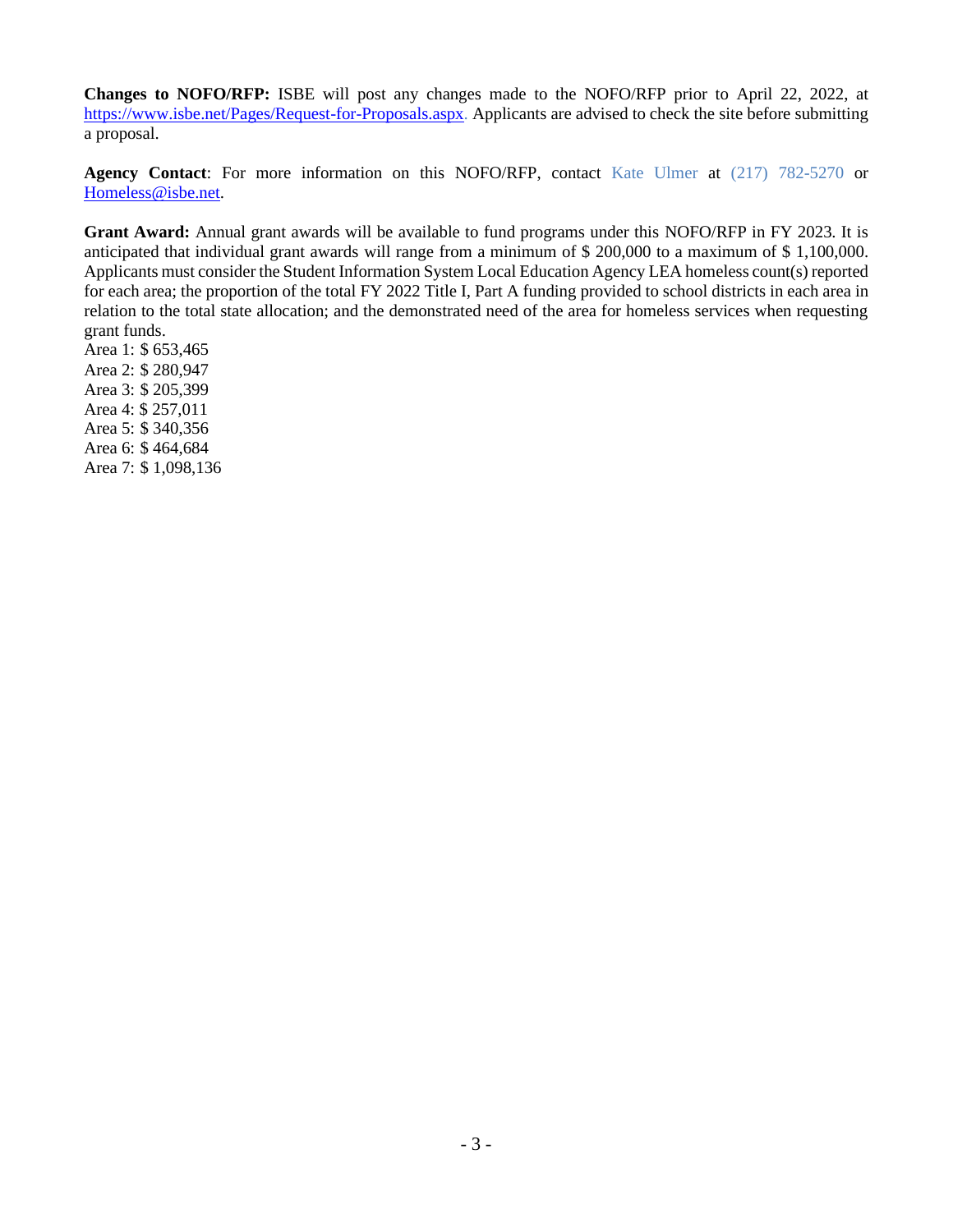# **General Information**

### *Program Background and Description*

#### **Program Purpose:**

The purpose of NOFO/RFP is to fund one lead area liaison (LAL) in each of the six areas of the state and CPS, as designated by the Illinois Association of Regional Superintendents of Schools, to assist school district homeless liaisons in each area in implementing the requirements of the McKinney-Vento Homeless Assistance Act. Each LAL will be responsible for awarding subgrants to school districts in its area through a competitive process to enable school districts showing the greatest need to establish local programs in meeting the requirements of the McKinney-Vento Homeless Assistance Act. In addition to school districts, university laboratory schools approved by ISBE and charter schools are also eligible to apply for a subgrant.

### **Program Description**:

The Education for Homeless Children and Youth program is authorized under Title VI-B of the McKinney-Vento Homeless Assistance Act (42 U.S.C. 11431 et seq) (McKinney-Vento Act). The McKinney-Vento Act is designed to address the challenges that homeless children and youths face enrolling, attending, and succeeding in school. Illinois is a regionally designated state that has established procedures to ensure that homeless children and youth are afforded the same opportunities to be successful learners as all children and youth. The landscape for providing those opportunities is coordinated by the Illinois' state coordinator for the education of homeless children and youth. The state coordinator oversees an office of the coordinator and LALs. The LAL will provide ISBE-sponsored professional development and technical assistance to the LEA homeless liaisons and school staff on removing the barriers to homeless children and youth's education. The barriers (e.g., lack of immunizations and health records, birth certificates, school records, and other documents, residency documents required for non-homeless students, guardianship issues) must be removed and the homeless children and youth must be immediately enrolled. The LAL and LEA liaison must work together to meet the requirements.

See <https://www.isbe.net/Pages/Homeless.aspx> and [https://nche.ed.gov/legislation/mckinney-vento/.](https://nche.ed.gov/legislation/mckinney-vento/)

### **Federal Description**:

The Education for Homeless Children and Youth program is authorized under TITLE VI-B of the McKinney-Vento Homeless Assistance Act (42 U.S.C. 11431 et seq) (McKinney-Vento Act). The McKinney-Vento Act is designed to address the challenges that homeless children and youths face in enrolling, attending, and succeeding in school. A focus of the federal grant is to remove barriers to the education of homeless children and youth. The U.S. Department of Education allocates McKinney-Vento funding annually to states based on their proportion of the Title 1, Part A federal allocation. States must subgrant funds competitively within the state to be used for program implementation. Illinois is a regional state and subgrants are awarded to ROEs, ISCs, school districts, public university laboratory schools approved by ISBE, and charter schools that serve children ages 3 to 21. They are eligible to apply for the area (region) in which they are located. States must distribute no less than 75 percent of their annual McKinney-Vento allocation to subgrantees.

#### **Program Background/History**:

The McKinney-Vento Homeless Education Act of 1987 is authorized under TITLE VI;, Subtitle B (42 USC 11431 et seq.). The program was most recently reauthorized as the McKinney-Vento Act (Title X, Part C of the Every Student Succeeds Act). It is designed to address the problems that homeless children and youth face in enrolling, attending, and succeeding in school. Homeless children and youth should have access to the educational and other services that they need to enable them to meet the same challenging state student academic achievement standards to which all students are held. Under this NOFO/RFP, funding is provided on a competitive basis to lead area liaisons serving LEAs located within their respective regional areas (i.e., Areas 1-7) to assist with the implementation of the provisions of the McKinney-Vento Homeless Assistance Act.

The Act requires that each school district in a state, regardless of whether it receives a homeless program grant, meet [certain conditions](https://www.isbe.net/Documents/ESSAStatePlanforIllinois.pdf#page=127) when educating homeless children and youth. These conditions include the following: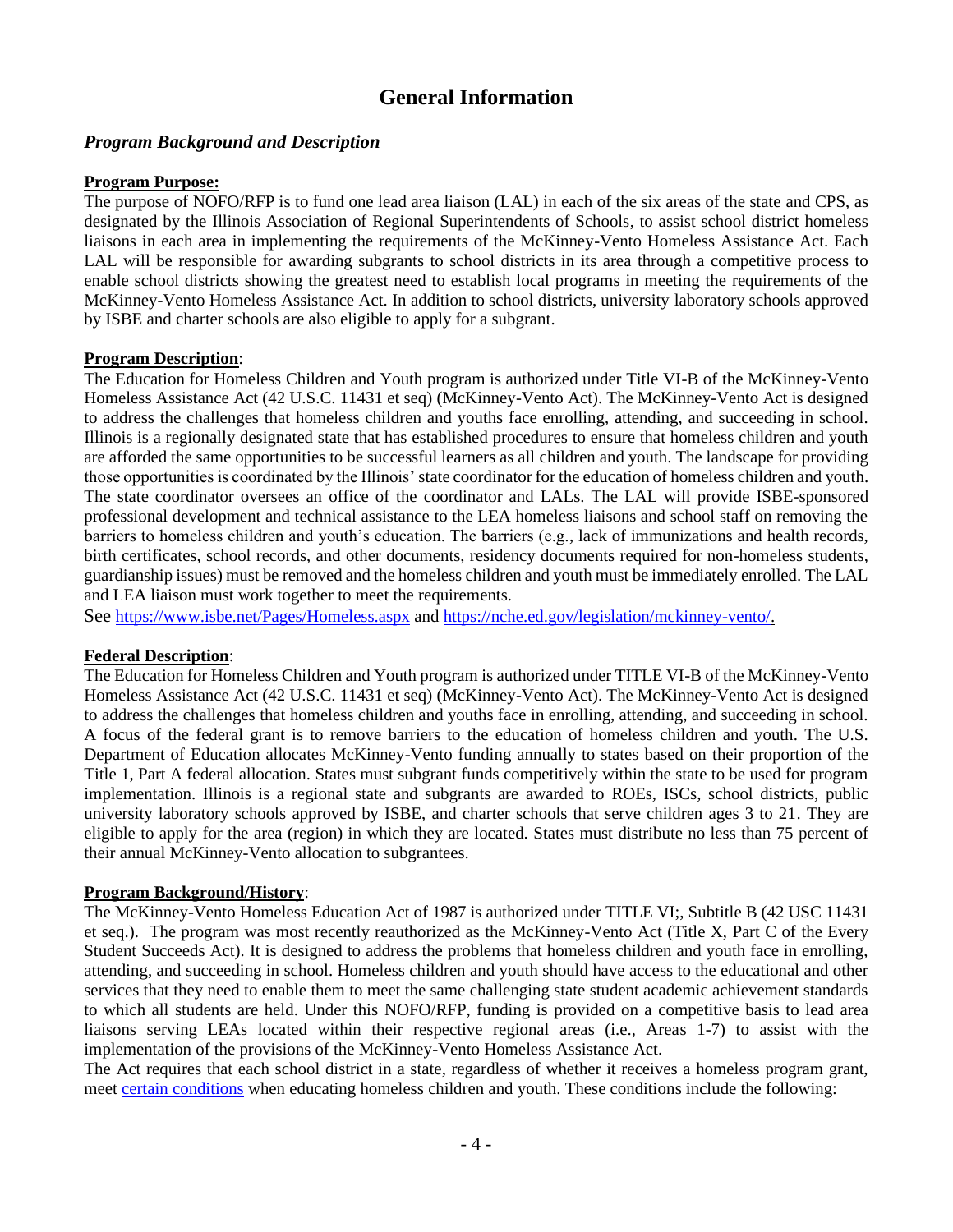- A. Every school district must designate a local liaison for homeless children and youth who will be available to provide supportive, sensitive identification and enrollment of families with children and youth experiencing homelessness.
- B. The school district is prohibited from segregating a homeless student in a separate school, a separate program within a school, or separate transportation based upon the student's status as homeless.
- C. Each school district must adopt policies and practices to ensure that transportation is provided, at the request of the parent, guardian, unaccompanied youth, surrogate guardian, or caregiver, to and from the school of origin.
- D. If a dispute about school enrollment arises, the school district must immediately admit a student experiencing homelessness to the school in which enrollment is sought by the parent, guardian, unaccompanied youth, surrogate guardian, or caregiver, pending resolution of the dispute.
- E. School placement determinations must be made on the basis of the student's best interest as defined in Section G1-2 of the non-regulatory [guidance.](https://nche.ed.gov/legislation/mckinney-vento/)
- F. When enrolling a student, each school must include data about the homeless condition of the student in ISBE's Student Information System.

Selected LALs will be expected to provide technical assistance, training, and services to all of the school district homeless liaisons. LALs are also expected to help families and homeless students access education, housing, and social and health-related services in their region of coverage to ensure that each homeless child and youth has equal access to the same free and appropriate public education, including a public preschool education, as other children and youth.

Successful applicants must demonstrate knowledge and understanding of the McKinney-Vento requirements; therefore, applicants are encouraged to review the federal non-regulator[y guidance.](https://nche.ed.gov/legislation/mckinney-vento/)

### **Program Objectives**:

The objective of the program is to address the challenges that homeless children and youth have faced in enrolling, attending, and succeeding in school. It must be ensured that each homeless child and youth has equal access to the same free and appropriate public education, including preschool education, as all other children and youth. Barriers to homeless children's education must be removed to prepare them for future success.

- a) Explain process of providing information and assistance to homeless families and unaccompanied youth in a timely manner.
- b) Explain process to collect data on other children under the age of 6 and identify the need for referral to Birth to 3 programs and other early childhood programs.
- c) Describe how it will be ensured that school districts within the area are following the Dispute Resolution Process and that stakeholders understand the process.
- d) Describe the process used to review school policies and practices that may act a barrier to homeless children and youth.

### **Policy Requirements**:

There are no State Board of Education policy requirements for this posting.

#### **Performance Measures**:

The subgrantee will provide 12 training or opportunities for professional development in McKinney-Vento training for all district McKinney-Vento liaisons and special groups.

The subgrantee will arrange three Continuum of Care Consortia service providers.

### **Targets:**

The subgrantee will provide 10 training or opportunities for professional development in McKinney-Vento training for all district McKinney-Vento liaisons.

The subgrantee will arrange two Continuum of Care Consortia service providers.

#### **Performance Standards**:

The subgrantee will provide eight training or opportunities for professional development in McKinney-Vento training for all district McKinney-Vento liaisons.

The subgrantee will arrange one Continuum of Care Consortia service provider.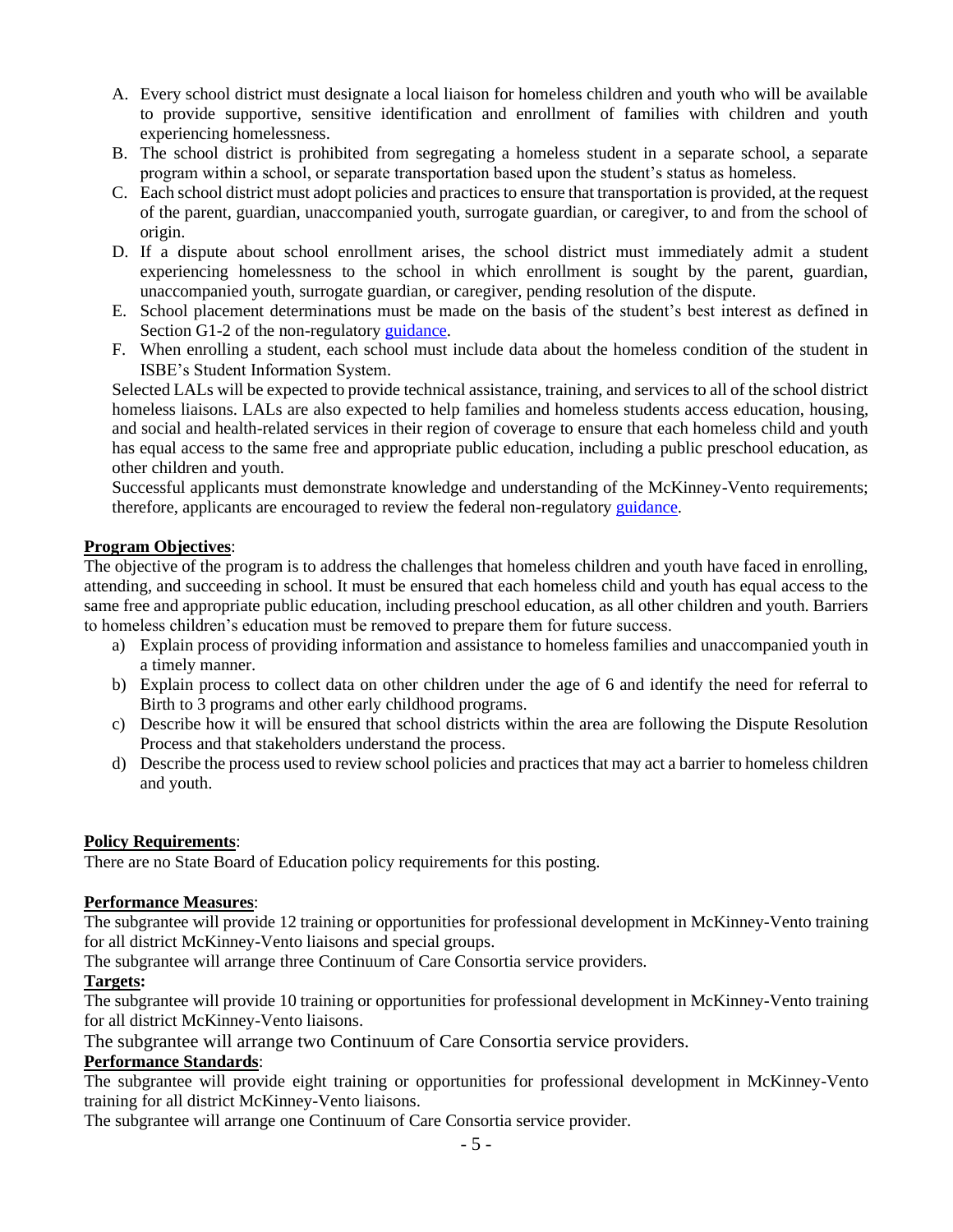### **Deliverables and Milestones**:

- 1. The subgrantees will provide a report showing the delivery of professional development to the McKinney-Vento liaisons in school districts and ROEs/ISCs within their area quarterly and provide qualitative and quantitative information from participants involved in the training.
- 2. The subgrantee will monitor and verify the accuracy of local school district webpages and liaison information at the beginning and in mid-school year increments.
- 3. The subgrantees will convene community advisory groups on homelessness. The advisory groups at minimum must include parents, students, educators, and area social service agency providers.
- 4. The subgrantees will participate in an Individual Student Success Pilot.
- 5. The subgrantees will work with ISBE Community Partnership award recipients in the development of action plans and their implementation.
- 6. The subgrantees will participate in Area SEL/Trauma HUB trainings.
- 7. Professional development must be provided to LEA special groups (e.g., secretaries, early childhood staff, teachers, and administrators) by the subgrant liaisons. Sign-in sheets must be submitted to ISBE quarterly.
- 8. In partnership with ISBE, subgrantees will plan and host statewide and regional McKinney-Vento Conferences and workshops.
- 9. Attendance is required at ISBE professional development and meetings.
- 10. An annual grant periodic performance report must be submitted via IWAS.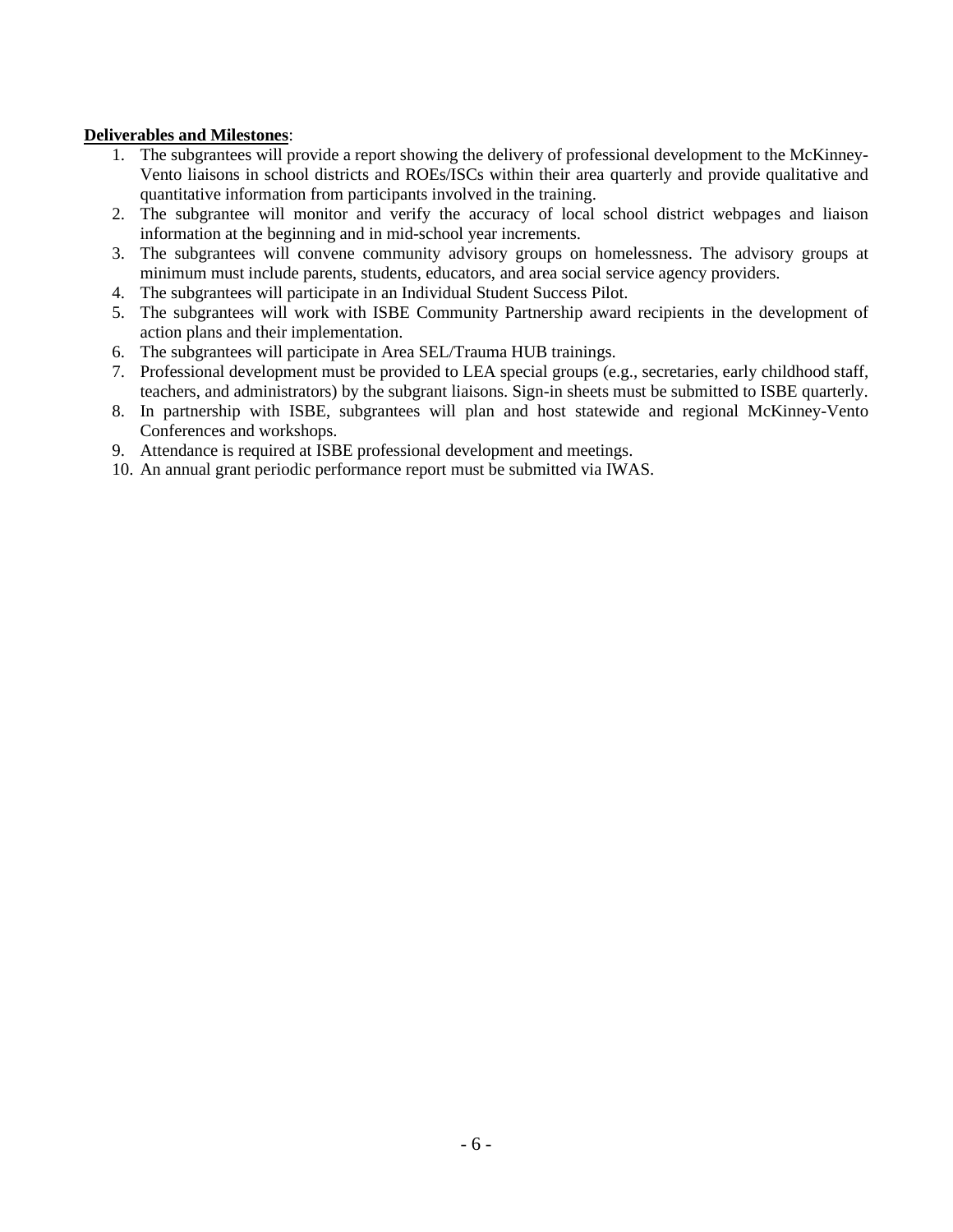### *Funding Information*

### **Introduction**:

All grant funds disbursed to administer the McKinney-Vento program and all related services must be handled in accordance with the authorizing legislation; the corresponding federal guidance; the State and Federal Grant Administration Policy, Fiscal Requirements, and Procedures handbook; and 23 Illinois Administrative Code 100 (Requirements for Accounting, Budgeting, Financial Reporting, and Auditing). Funding levels during the grant period for new grantees and previously funded grantees are anticipated as follows; All grantees will be level-funded at the initial award amount for each year of the life of the grant.

#### **Cost Sharing or Matching**:

This RFP does not have a cost matching requirement.

#### **Indirect Cost Rate**:

The federal Uniform Guidance at 2 CFR 200 requires that grantees be provided the opportunity to seek indirect cost reimbursements based on negotiated indirect cost reimbursement rates. Rates are determined and applied as follows.

#### Local Education Agencies

• LEA indirect cost rates are developed in accordance with a delegation of authority agreement between ISBE and the U. S. Department of Education (ED). The plan includes both a restricted and unrestricted rate for each individual LEA. Both the restricted and unrestricted LEA rates are published on the ISBE website. The FY 2019 rates are available at [https://www.isbe.net/Pages/Indirect-Cost-Rate-Plan.aspx.](https://www.isbe.net/Pages/Indirect-Cost-Rate-Plan.aspx) In the past, only the restricted rate was allowed when budgeting indirect cost reimbursements.

LEAs have the ability to seek indirect cost reimbursement at the published unrestricted rate for any program other than those identified as restricted by ED.

• Newly organized LEAs, ROEs, ISCs, area vocational centers, charter schools, university laboratory schools and governmental entities formed by a joint agreement among LEAs utilize either the statewide average of LEA unrestricted or restricted indirect rates as appropriate, depending on program.

• LEAs that jointly administer federal program(s) utilize either the approved unrestricted or restricted indirect cost rates for the administrative district of the joint program as appropriate, depending on program.

#### Non-LEAs

• Programs eligible for an unrestricted indirect cost rate; not-for-profit entities; community-/faith-based organizations; and other non-LEA, non-university subgrantees utilize rates negotiated through the Governor's Office of Management and Budget centralized process in which they will have the option to:

- o Select the 10 percent de minimis rate.
- o Submit documentation supporting a rate determined through negotiation with their federal cognizant agency.
- o Negotiate a rate.

Non-LEA, non-university grantees may initiate the unrestricted indirect cost rate negotiation process through the GATA grantee portal at: https://grants.illinois.gov/portal/.

• Federal programs requiring the use of a restricted indirect cost rate, not-for-profit entities, community- /faith-based organizations, and other non-LEA subgrantees shall utilize the 8 percent default rate described at 34 CFR 76.564.

• Colleges and universities will be limited to a maximum indirect cost rate of 8 percent or other indirect cost rate calculated by their cognizant federal agency, whichever is less, for grants administered by ISBE.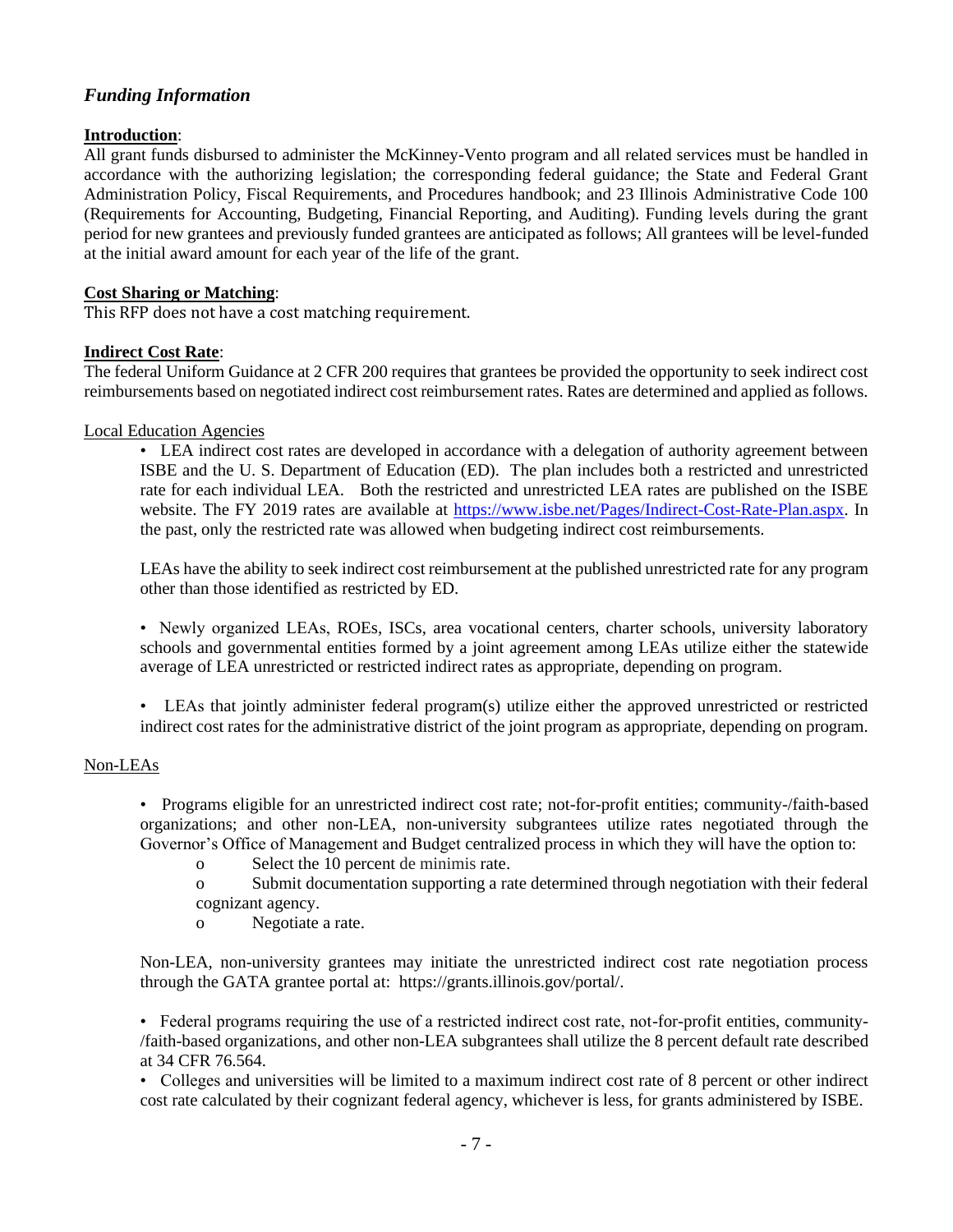Costs associated with Fiscal Support Services (2520), Internal Support Services (2570), Staff Support Services (2640), Data Processing Services (2660), and Direction of Business Support Services (2510) charged to the Educational Fund are properly budgeted as indirect costs.

### **Funding Restrictions**:

Allowable Expenditures:

- A. Salaries and benefits (professional and clerical)
- B. Clerical services
- C. Materials and supplies
- D. Printing
- E. Postage
- F. Telephone and fax
- G. Cost for travel for the purpose of meeting with subgrantees and delivering services to school districts located in the area served
- H. Training costs (material, travel, and lodging)
- I. Costs pertaining to attendance at statewide and annual national meetings and community and organization educational presentations

The applicant must include in its proposed budget all anticipated costs for travel expenses, fees, and other out-ofpocket expenses that align with the State of Illinois travel guide.

### Authorized Activities:

- A. LEAs must use McKinney-Vento subgrant funds to assist homeless children and youths with enrolling, attending, and succeeding in school. Funds may be used for the following specific activities, as outlined in § 11433(d), that are authorized for this program.
- B. The provision of tutoring, supplemental instruction, and enriched educational services that are linked to the achievement of the same challenging state academic standards as the state establishes for other children and youths.
- C. The provision of expedited evaluations of the strengths and needs of homeless children and youths, including needs and eligibility for programs and services (such as educational programs for gifted and talented students, children with disabilities, and English Learners; services provided under Title I of the Elementary and Secondary Education Act of 1965 or similar state or local programs; programs in career and technical education; and school nutrition programs).
- D. Professional development and other activities for educators and specialized instructional support personnel that are designed to heighten the understanding and sensitivity of such personnel to the needs of homeless children and youths, the rights of such children and youths under this part, and the specific educational needs of runaway and homeless youths.
- E. The provision of referral services to homeless children and youths for medical, dental, mental, and other health services.
- F. The provision of assistance to defray the excess cost of transportation for students under §  $11432(g)(4)(A)$ , not otherwise provided through federal, state, or local funding, where necessary to enable students to attend the school selected under § 11432(g)(3). This cost *cannot* exceed 20 percent of the total award amount.
- G. The provision of developmentally appropriate early childhood education programs, not otherwise provided through federal, state, or local funding, for preschool-aged homeless children.
- H. The provision of services and assistance to attract, engage, and retain homeless children and youths, particularly homeless children and youths who are not enrolled in school, in public school programs and services provided to non-homeless children and youths.
- I. The provision for homeless children and youths of before- and after-school, mentoring, and summer programs in which a teacher or other qualified individual provides tutoring, homework assistance, and supervision of educational activities.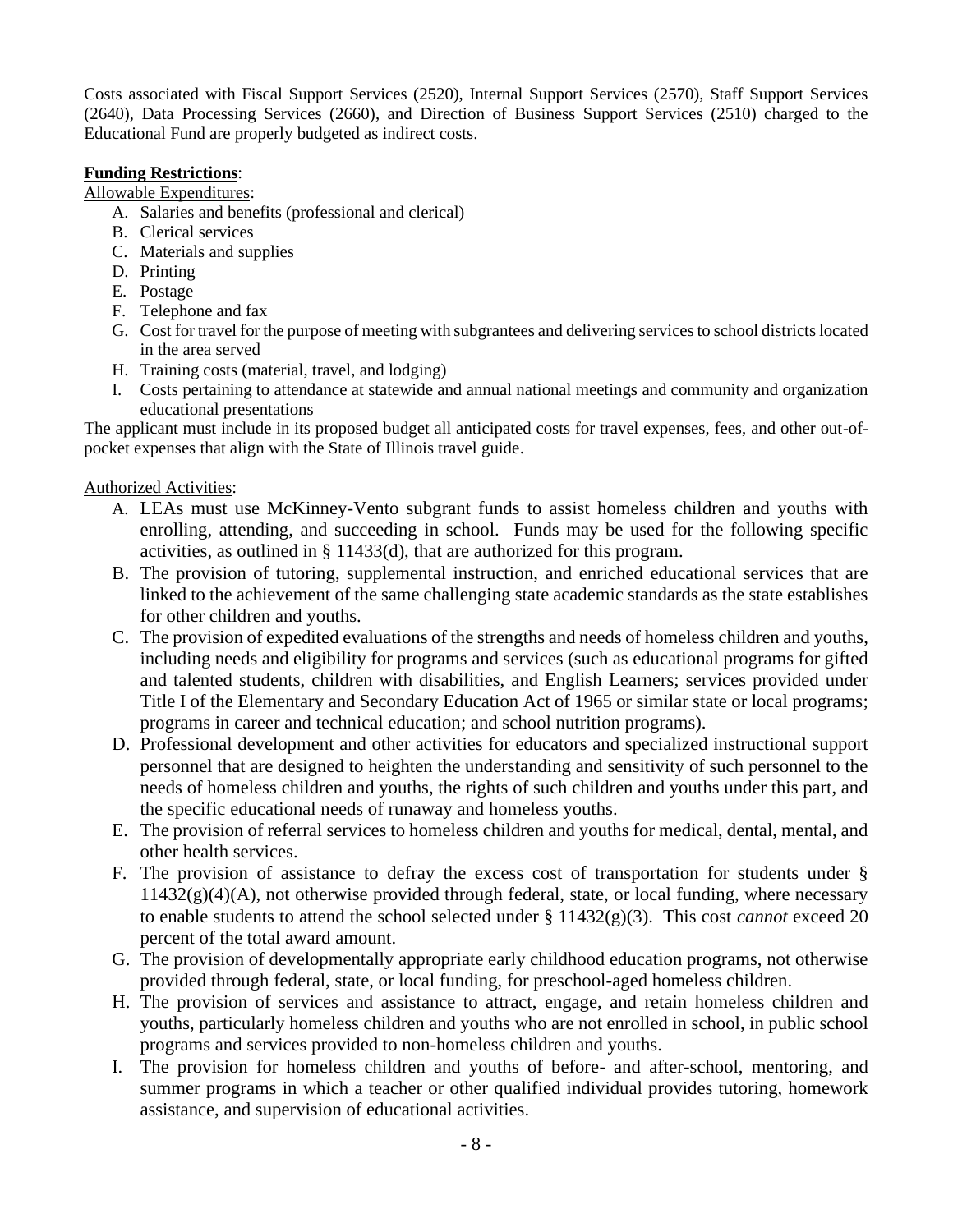- J. If necessary, the payment of fees and other costs associated with tracking, obtaining, and transferring records necessary to enroll homeless children and youths in school, including birth certificates, immunization or other required health records, academic records, guardianship records, and evaluations for special programs or services.
- K. The provision of education and training to the parents and guardians of homeless children and youths about the rights of, and resources available to, such children and youths, and other activities designed to increase the meaningful involvement of parents and guardians of homeless children or youths in the education of such children or youths.
- L. The development of coordination between schools and agencies providing services to homeless children and youths, as described in  $\S 11432(g)(5)$ .
- M. The provision of specialized instructional support services (including violence prevention counseling) and referrals for such services.
- N. Activities to address the particular needs of homeless children and youths that may arise from domestic violence and parental mental health or substance abuse problems.
- O. The adaptation of space and purchase of supplies for any non-school facilities made available under subsection (a)(2) to provide services under this subsection.
- P. The provision of school supplies, including those supplies to be distributed at shelters or temporary housing facilities, or other appropriate locations.
- Q. The provision of other extraordinary or emergency assistance needed to enable homeless children and youths to attend school and participate fully in school activities.
- R. Applicants are allowed to use subgrant funds for travel to mandatory meetings.
- S. Applicants may budget subgrant funds for up to five days of travel for the annual National Association for the Education of Homeless Children and Youth [conference.](https://naehcy.org/)
- T. All uses of subgrant funds, including meeting or conference travel expenses, *must* be detailed in the budget narrative.

### Non-allowable Uses of Funds:

- A. Any portion of residential costs for students, including daily meals
- B. Site facility purchase, construction, or remodeling of sites or facilities
- C. Dues and memberships
- D. Equipment other than for instructional purposes (function 1000)
- E. Cell phones
- F. Internet
- G. Rent for facility owned by the grantee
- H. Grant proposal writing activities
- I. Food, including daily meals for students or families
- J. Rent or utilities
- K. Costs associated with non-educational field trips (such as amusement or fun parks)
- L. Costs associated with very high-priced educational field trips
- M. Gift cards or other incentives for students or project staff
- N. Providing or supporting religious activities
- O. Purchase of promotional items
- P. Purchase of any types of vehicles to transport students
- Q. Supplies related to COVID-19
- R. Cost of transportation cannot exceed 20 percent of the total award amount.

McKinney-Vento subgrant funds must supplement, not supplant, existing services and may not be used to supplant federal, state, local, or non-federal funds. Projects may not use subgrant funds to pay for existing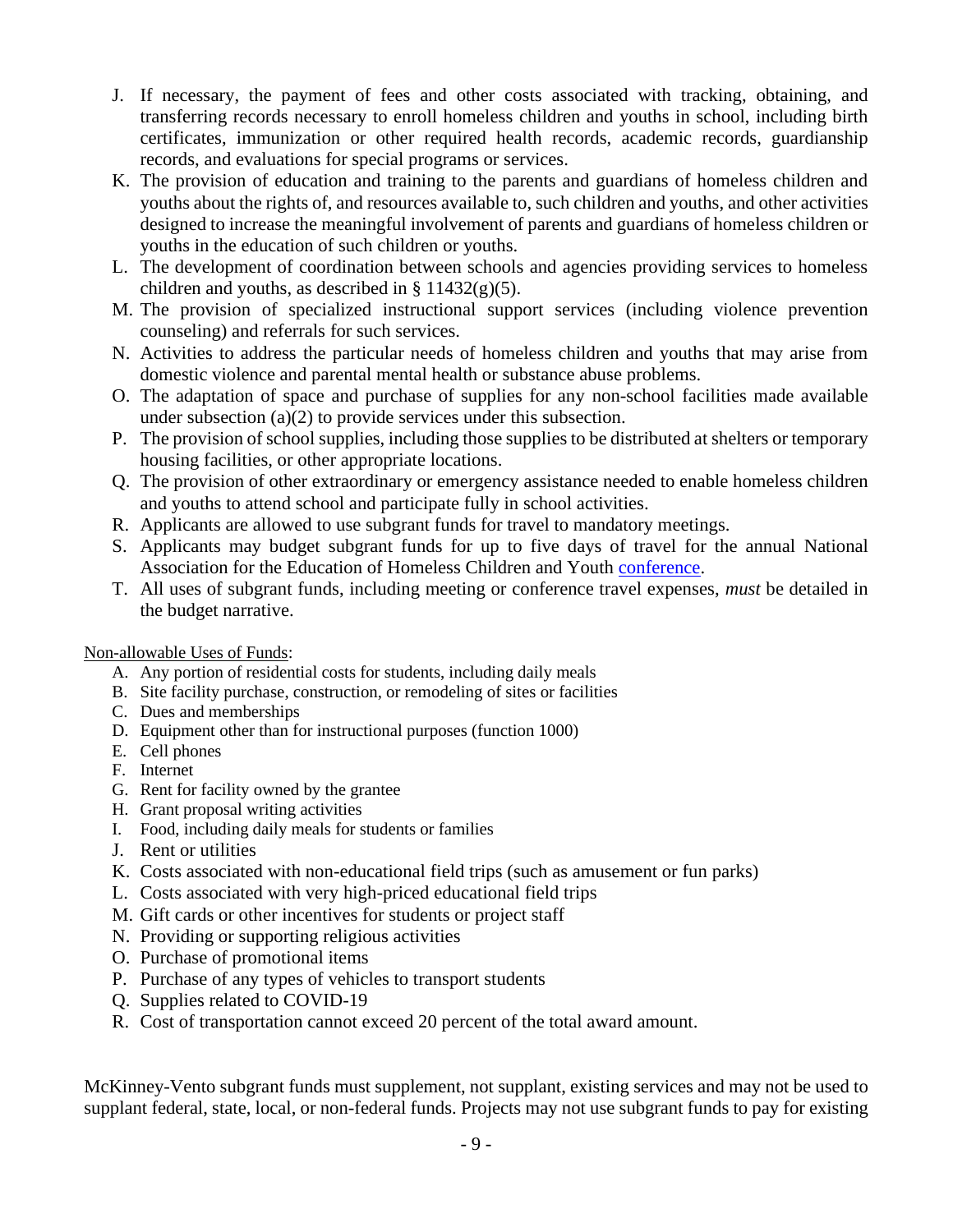levels of services funded from any other sources. Section 723(a)(3) of the McKinney-Vento Homeless Assistance Act states that subgrantees must use funds to expand or improve services provided as part of a school's regular academic program and those funds must not be used to replace services provided under the regular academic program. All students, including homeless and other disadvantaged students, must be provided at least the same level and quality of education and services with state and local funds as all other students receive from state and local funds. McKinney-Vento funds must be used to expand or to improve upon those programs and services. Subgrant funds may not be used for purchases that do not directly support the approved work plan.

### **Required use of funds**

Each grantee will be required to use \$10,000 toward a professional conference as directed by ISBE. This portion of the grant is to pay for room rentals and keynote speakers. No federal funds are to be used for food or beverages.

### **Monitoring:**

Each grantee will be assessed for financial and programmatic risk through GATA as well as monitored for implementation and program fidelity by ISBE. Grantees will be required to participate in monthly calls, desktop monitoring, or on-site monitoring. In addition, some grantees may be identified for financial monitoring conducted by ISBE's Federal and State Monitoring Department. Monitors will check program compliance and adherence to the activities outlined in the original proposals submitted by the grantees. The results of the monitoring visit will also be considered in determining the continuation of funding in subsequent years of the grant. Grantees who expend \$750,000 or more in total combined federal funds must have a single audit conducted for that year in accordance with the provisions of the Office of Management and Budget Circular A-133: Audit of States, Local Governments and Non-Profit Organizations. Where applicable, grantees must submit these audits to ISBE at the end of each fiscal year of the grant. Failure to comply with any of the above requirements within the timeframe specified by ISBE may result in monitoring findings and potentially a loss of continuation funds. Funds may be frozen until such a time that the requirements are fulfilled.

#### **Stevens Amendment:**

For purposes of compliance with Section 511 of P.L. 101-166 (the "Stevens Amendment"), applicants are advised that 100 percent of the funds for this program are derived from federal sources. The total amount of federal funding involved is \$3.3 million.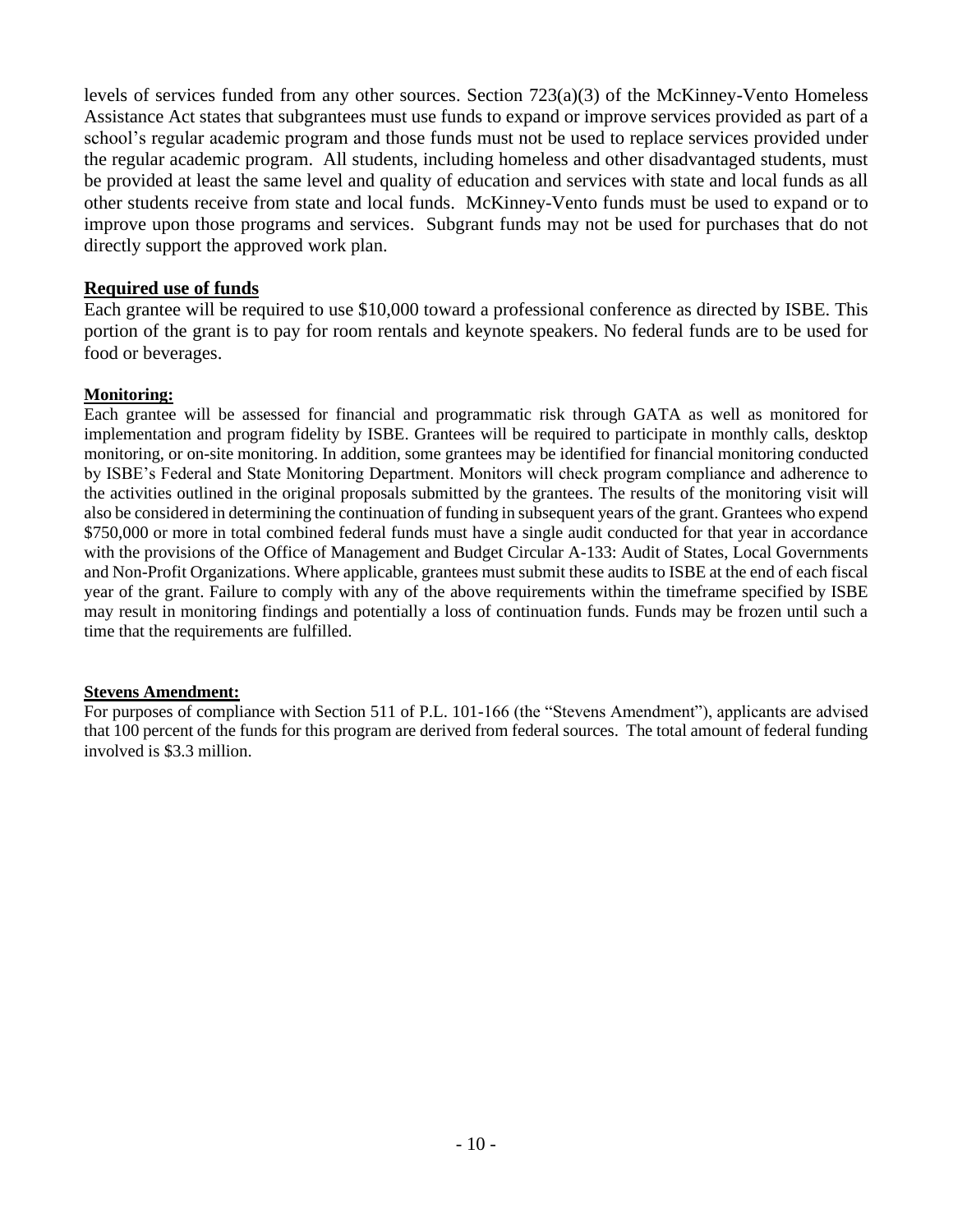## *Reporting Requirements*

Periodic financial reporting should be completed at a minimum quarterly via the IWAS system. Programmatic reporting should be completed at a minimum annually via the IWAS system. Additional reporting requirements are listed below.

### **Additional Reporting:**

Quarterly professional development reports will be submitted t[o homeless@isbe.net.](mailto:homeless@isbe.net)

1. Grant project manager and fiscal manager will be identified, and their names will be submitted to ISBE within 30 days of award notice.

2. Partnership memorandum(s) of understanding will be completed and submitted to ISBE within 30 days of award notice.

4. A complete program evaluation report will be submitted to ISBE's point contact person within 30 days of the grant's completion. An external evaluation is encouraged, but not required. (LEAs may set aside up to 5 percent of their funds to pay for a formal evaluation.)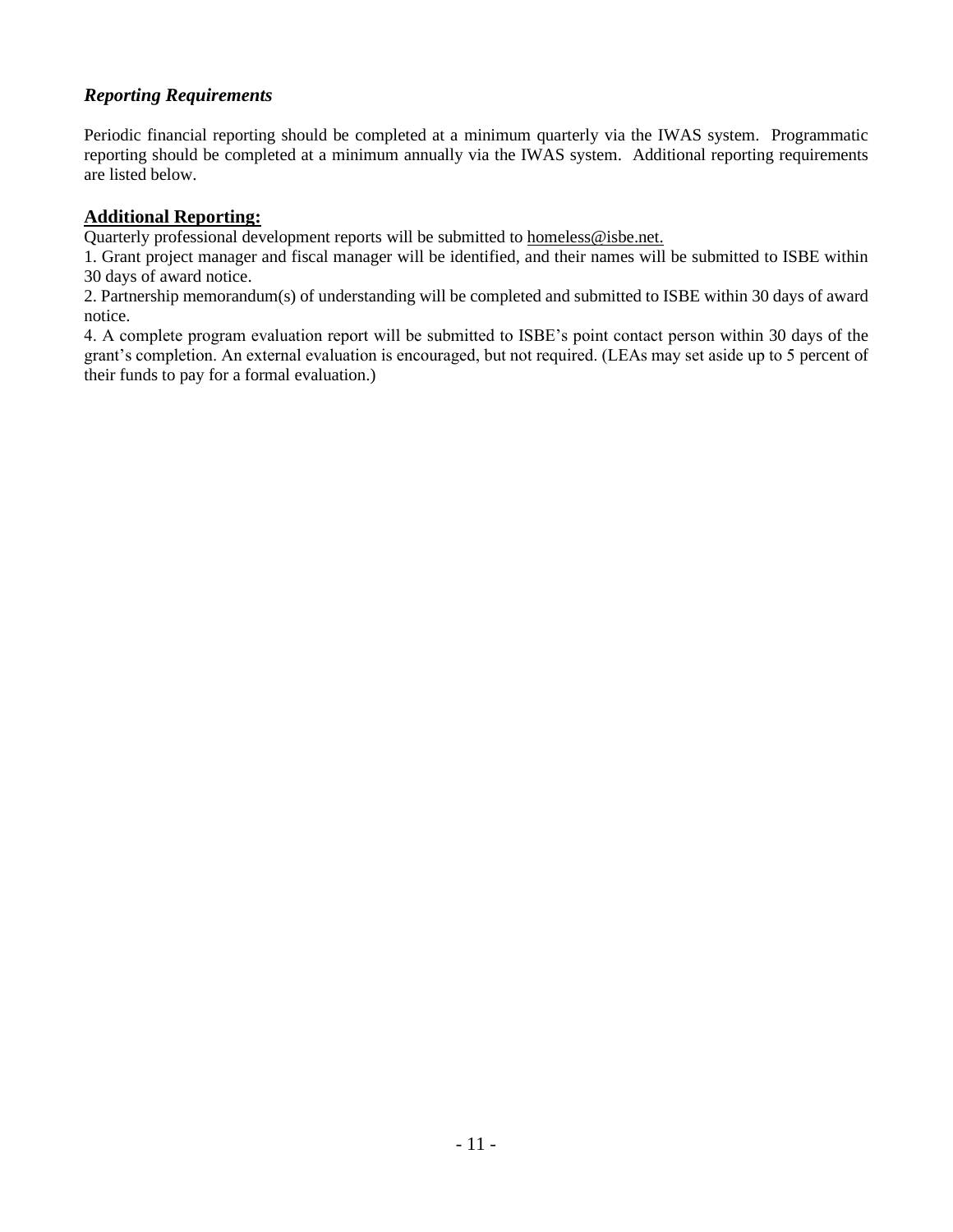# **Content and Form of Application Submission**

**Instructions**: Each application must be submitted in the format outlined below to be considered complete. A complete application will include all required components (the numbered items below) and signatures when mentioned. Please use the checkboxes in front of the numbers as a checklist when assembling your completed application. It is advised to attach a copy of the completed checklist with the application.

- ☐ **1. Uniform Application for State Grant Assistance (Attachment 1)**: Include the name, address, and telephone and fax numbers of the entity; email, name, and telephone number of the contact person; Federal Employer Identification number; DUNS number; SAM CAGE Code; and all other listed information. The Application page must be signed by an official authorized to submit proposals.
- □ 2. **Program Narrative (Attachment 2)** maximum 10 pages: Provide an overview of the program plan and the relevance to the selected objective(s). Include rationale for program activities and intended impact for students, families, school staff, and community members. Follow the specifications found under Program Narrative Requirements beginning on page 13.
- □ **3. Objectives and Activities (Attachment 3)** maximum 5 pages: Use the form provided to list the objectives and activities of the proposed project in a time-specific format.
- ☐ **4. Federal Budget Summary (Attachment 4)**: The budget MUST be submitted on this form. No other budget form will be accepted. District budgets MUST be signed by the district superintendent. Other applicants should have an authorized official sign the form
- ☐ **5. Budget Summary Breakdown (Attachment 4A)**: The Budget Summary Breakdown MUST include descriptions of the anticipated expenditures, correlated to the line items set forth in the Federal Budget Summary. The Budget Summary Breakdown should also include subcontract information, if applicable.
- □ 6. Letters of Continuum of Care Service Providers (Attachment 5): Each proposal must include the name and contact information of each proposed Continuum of Care Consortia service provider. Each proposal must also include a signed partnership letter designating the coordination of services, a summary of the coordination and collaboration activities, and an assurance that the applicant has collaborated with its region in developing the proposal. Label each page in the upper right "Attachment  $5$  / Page of  $\cdots$  and use a minimum font size equivalent to Arial 11.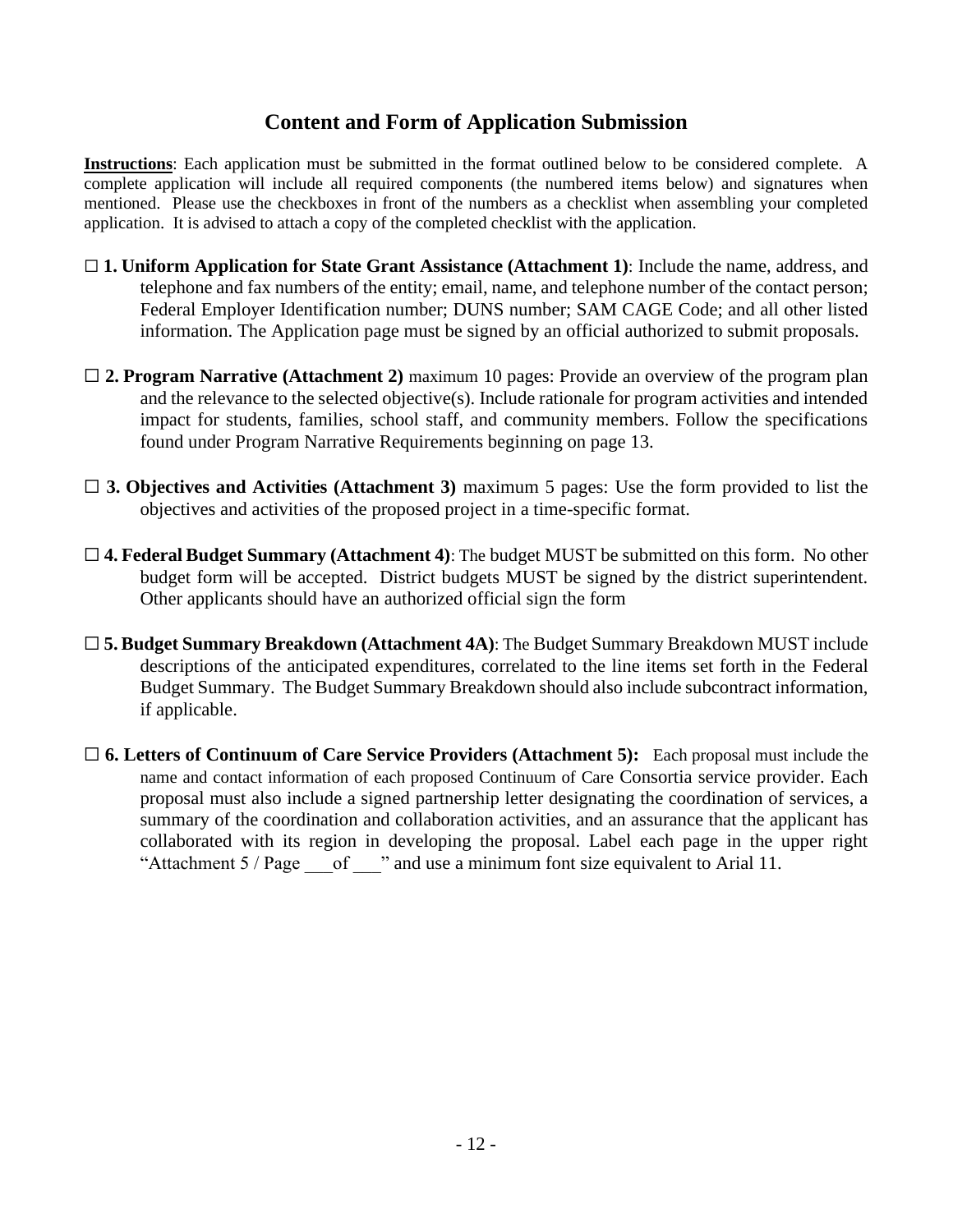## *Program Narrative Requirements*

The Program Narrative must address each narrative requirement in the order in which it is presented. Label each portion of the narrative. The narratives will be limited to 10 pages. Information beyond the 10-page limit will not be included in the review process.

### **Section 1 - Needs Assessment**

a) Describe the population served. Include the number of each in the categories below that operate in that area. School Districts:

School Buildings:

Teachers:

Administrators:

Shelters:

Community Groups:

- b) Document the LEA's trends in homeless identification over the past two years with an analysis.
- c) Provide data and/or feedback on the effectiveness of existing programming and resources to assist McKinney-Vento students.
- d) Detail how data was collected and analyzed. Include plan details for a program evaluation report for the grant's completion.

### **Section 2 - Competitive Grants**

- a) Explain how funds will be competitively awarded.
- b) Describe formula used for awarding subgrants.

### **Section 3 - Lead Area Liaison Duties**

- a) Identify training that will be offered to local school districts and how the effectiveness will be measured.
- b) Explain process by which families, students, and community members will be engaged in meeting the needs of youth experiencing housing insecurity.
- c) Explain the process by which it will be verified each local liaison has been trained and their information will be updated in the ISBE portal.
- d) Explain how ongoing needs of students, families, and districts will be met throughout the year.

### **Section 4 – Coordination of Services**

- a) Provide evidence of how effective coordination with private, nonprofit entities, social service agencies, and other agencies will occur.
- b) Explain how applicant will work with Continuum of Care Consortia operating in the area.
- c) Detail collaboration with of a variety of partnerships.

*See rubric starting on page 15 for more information on details to include.*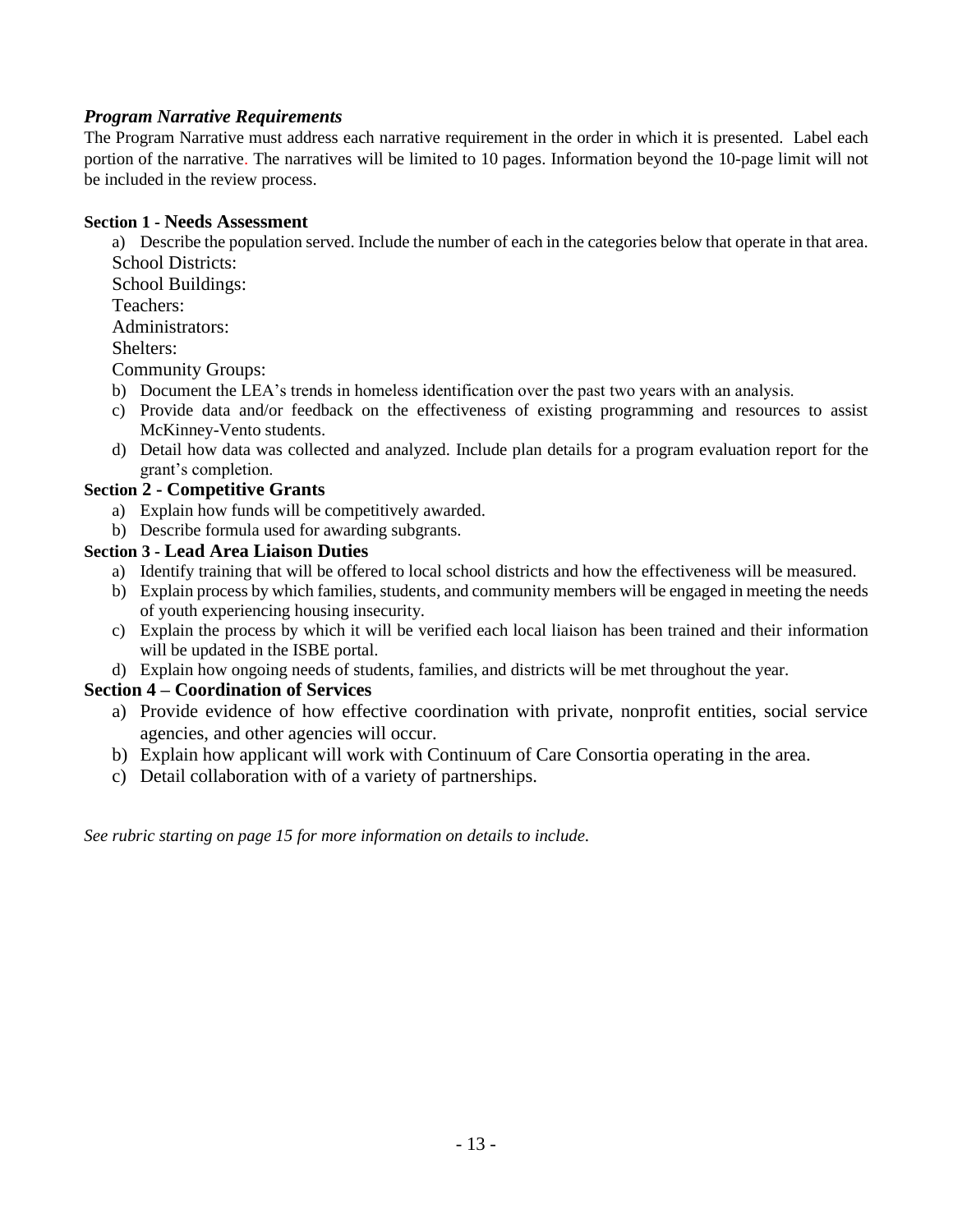# **Review Criteria**

### *Application Review and Selection Process*

The selection of the grantees will be based upon the overall quality of the application. The scoring is based upon the following criteria:

- Need is defined as the identification of stakeholders, facts, and evidence that demonstrate the proposal supports the grant program purpose.
- Capacity is defined as the ability of an entity to execute the grant project according to the project requirements.
- Quality is defined as the totality of features and characteristics of a service, project, or product that indicate its ability to satisfy the requirements of the grant program.
- *Competitive grant* is defined as the ability of an entity to execute the project according to the grant requirements.
- *Lead Area Liaison Duties* are defined as the ability to provide professional and technical assistance to school districts, students, and families.
- *Program Objectives* are defined as the ability to assist homeless families with information, referrals and dispute resolutions.
- *Coordination of Services* is defined as the partnerships made with community organizations.
- *Budget* is defined as the ability to spend funds over a defined period of time for the given activity.

*Proposals that score under 80 points will not be funded.*

## *Tiebreaker*

In the event of a tie, the applicant with the most Continuum of Care Consortia memoranda will be given priority.

## *Evaluation Criteria*

These overall criteria are built into the rubric on the next page. The attachment number in the parentheses following the criteria lists the portion of the proposal that will be used to determine if the criteria has been met. The points for each section as well as the individual criteria are also included in the rubric.

Following the notification of grant awards, an applicant may request copies of reviewer scores and comments by contacting Kate Ulmer at homeless@isbe.net.

#### **Selection criteria and point values are as follows:**

| Not Provided                            | Very Limited                                                                 | Somewhat<br>Limited                                                                    | Moderate                                                                                            | <b>Strong</b>                                                                              | <b>Very Strong</b>                                                                                  |
|-----------------------------------------|------------------------------------------------------------------------------|----------------------------------------------------------------------------------------|-----------------------------------------------------------------------------------------------------|--------------------------------------------------------------------------------------------|-----------------------------------------------------------------------------------------------------|
| $\left( \right)$                        |                                                                              |                                                                                        |                                                                                                     |                                                                                            |                                                                                                     |
| Proposal<br>requirements<br>are absent. | Proposal<br>provides very<br>few details to<br>meet the project<br>outcomes. | Proposal is<br>unclear and<br>lacks enough<br>evidence to<br>meet project<br>outcomes. | Proposal<br>provides<br>moderate detail<br>and conveys<br>potential to meet<br>project<br>outcomes. | Proposal<br>provides good<br>detail and<br>strong evidence<br>to meet project<br>outcomes. | Proposal<br>exceeds<br>expectations<br>and provides a<br>solid plan to<br>meet project<br>outcomes. |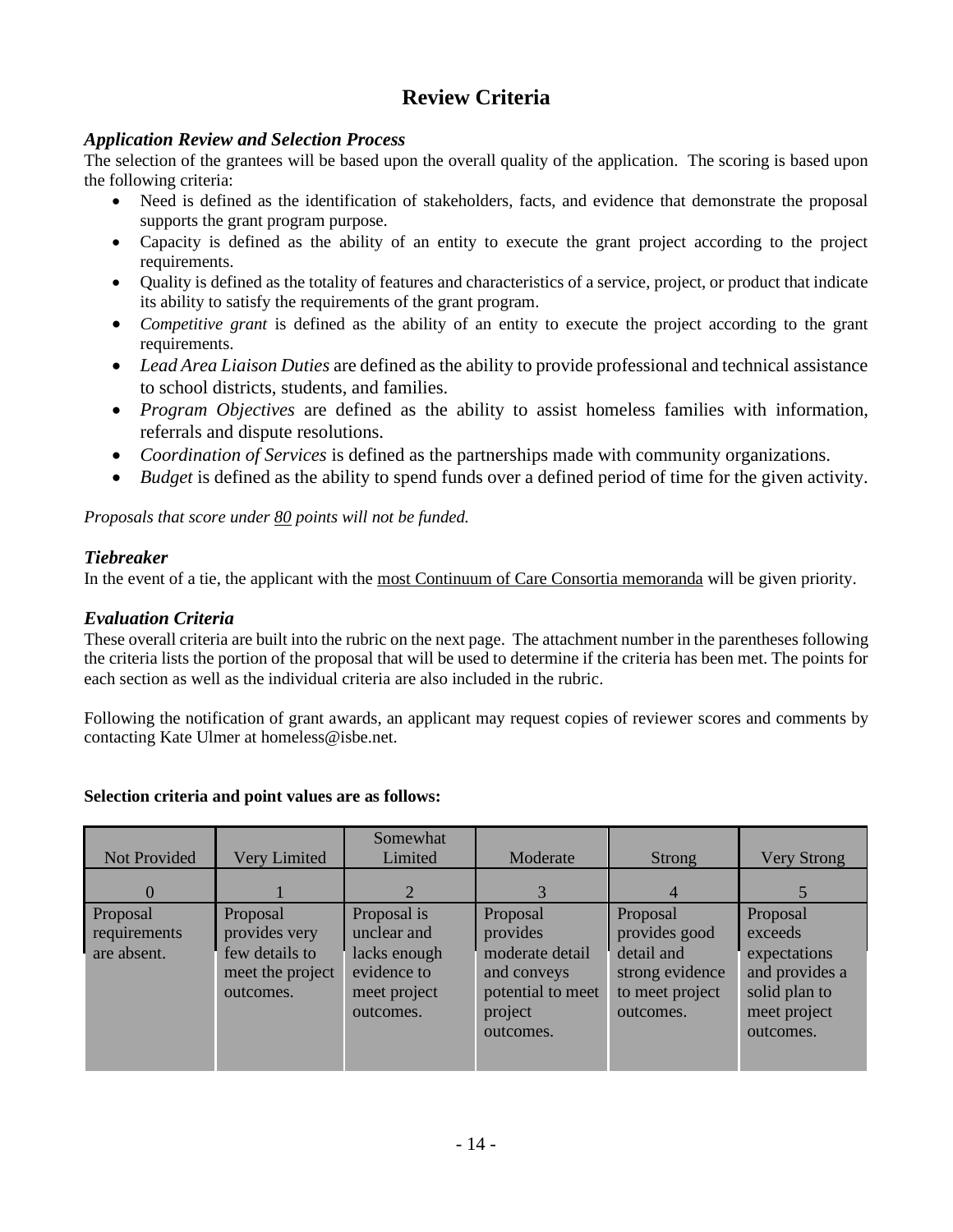| Section 1: Needs Assessment -                                                                                                                           | Possible |  |
|---------------------------------------------------------------------------------------------------------------------------------------------------------|----------|--|
| 25 Points                                                                                                                                               | Points   |  |
| Describe the population served, including demographic information, average                                                                              |          |  |
| household income, Title I funding, etc.                                                                                                                 | 5        |  |
| (Attachment 2 - Program Narrative)<br>Document the LEA's trends in homeless identification over the past two years with an                              |          |  |
| analysis (e.g., possible explanations for increases or decreases).                                                                                      |          |  |
| (Program Narrative)                                                                                                                                     | 5        |  |
| Provide data and/or feedback on the effectiveness of existing programming and                                                                           |          |  |
| resources to assist McKinney-Vento students.                                                                                                            |          |  |
| (Attachment 2 - Program Narrative)<br>Provide detail on how the data were collected and analyzed to determine program                                   | 5        |  |
| effectiveness and details of a program effectiveness report at the grant completion.                                                                    |          |  |
| (Attachment 2 - Program Narrative)                                                                                                                      | 5        |  |
| Explain how the data demonstrate improvement (or not) on the part of students served                                                                    |          |  |
| (e.g., improved attendance, improved academic skills, increased participation in                                                                        |          |  |
| statewide assessment, improved performance on statewide assessments, etc.).<br>(Attachment 2 - Program Narrative)                                       | 5        |  |
|                                                                                                                                                         |          |  |
|                                                                                                                                                         |          |  |
| <b>Section 2: Competitive Grants</b>                                                                                                                    | Possible |  |
| 10 Points                                                                                                                                               | Points   |  |
| Explain how funds will be competitively awarded.                                                                                                        |          |  |
| (Attachment 2 - Program Narrative)                                                                                                                      | 5        |  |
| Describe the formula used for awarding the subgrants.                                                                                                   |          |  |
| (Attachment 2 - Program Narrative)                                                                                                                      | 5        |  |
|                                                                                                                                                         |          |  |
| <b>Section 3: Lead Area Liaison Duties</b>                                                                                                              | Possible |  |
| 20 Points                                                                                                                                               | Points   |  |
| Identify trainings that will be offered to local school districts to ensure all school                                                                  |          |  |
| personnel have access to professional learning opportunities throughout the year.                                                                       |          |  |
| Explain how the effectiveness of professional learning opportunities will be measured.                                                                  |          |  |
| (Attachment 2 - Program Narrative)                                                                                                                      | 5        |  |
| Explain the process by which families, students and community members will be<br>engaged in meeting the needs of youth experiencing housing insecurity. |          |  |
| (Program Narrative)                                                                                                                                     | 5        |  |
| Explain the process by which it is verified that each local liaison has been trained, and                                                               |          |  |
| their information is updated in the ISBE portal.                                                                                                        |          |  |
| (Attachment 2 - Program Narrative)                                                                                                                      | 5        |  |
| Explain how the applicant intends to meet the ongoing needs of students, families, and<br>districts throughout the year.                                |          |  |
| (Attachment 2 - Program Narrative)                                                                                                                      | 5        |  |
| <b>Section 4: Coordination of Services</b>                                                                                                              | Possible |  |
| 15 Points                                                                                                                                               | Points   |  |
| Provide evidence for how effective coordination with private, nonprofit entities, social                                                                |          |  |
| service agencies, and other agencies will occur.                                                                                                        |          |  |
| (Attachment 2 - Program Narrative)                                                                                                                      | 5        |  |